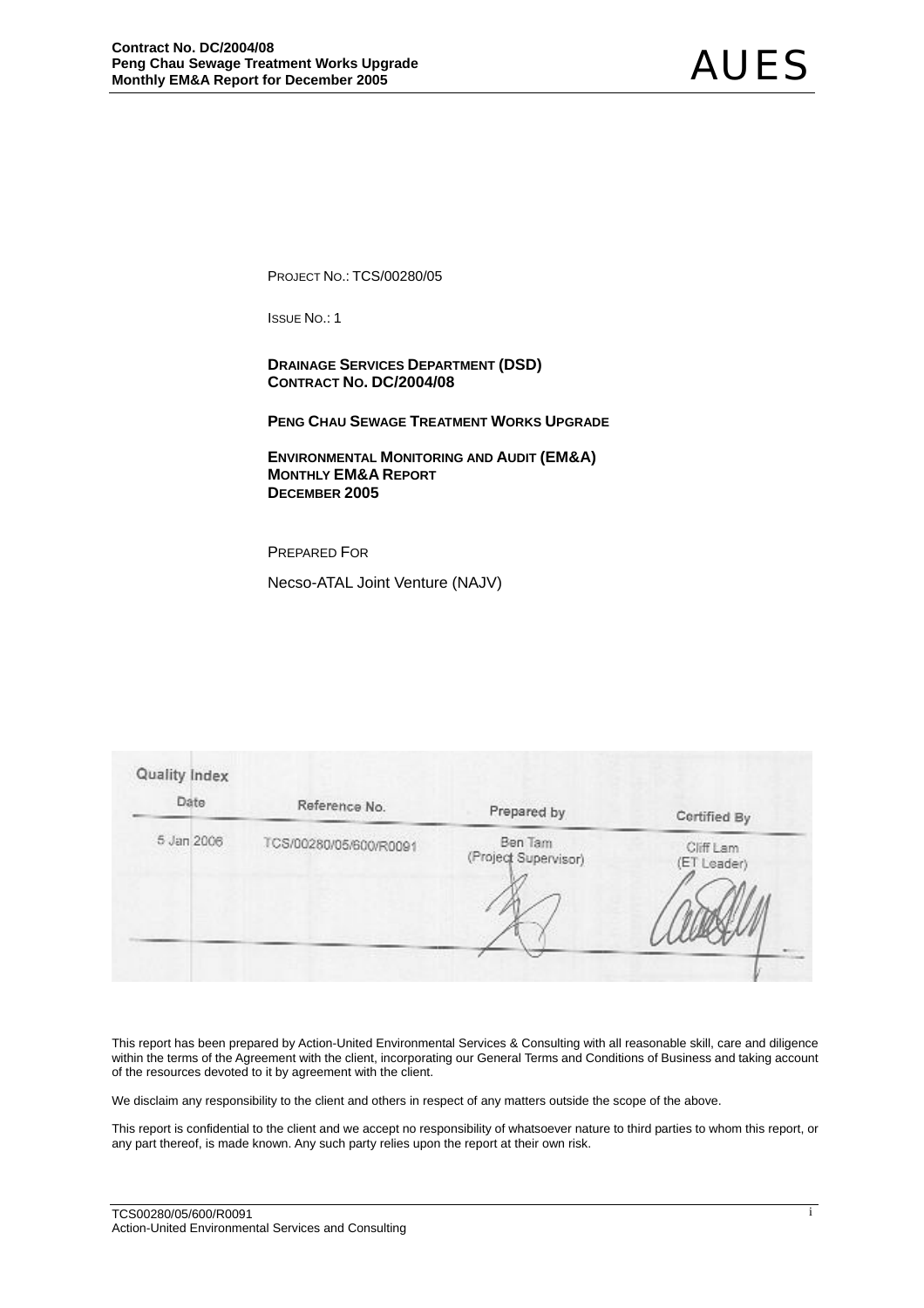14.JAN.2206 9:27

NO.874  $P.1/1$ 



## **BMT Asia Pacific Limited**

14 January 2006 Our Ref: 8261/0158

By Post/Fax (2983 9843 / 2424 9114)

CDM International Inc., 4305-12 Metroplaza Tower 1. 223 Hing Fong Road, Kwai Fong, Hong Kong

For the attention of Mr. Alfred Cheung/Mr. Stephen Ng

Dear Sirs.

#### EM&A MONTHLY REPORT - DECEMBER 2006 RE: Contract No. DC/2004/08 Upgrading of Peng Chau Sewage **Treatment Works**

With reference to the final version of hard copy of the EM&A monthly report for<br>December 2005 faxed by ET on 14<sup>th</sup> January 2006 (ET's ref.: TCS/00280/05/600/R0091 Issue 1), we have no critical comments on the mentioned report.

Thank you for your kind attention and should you require any further information, please do not hesitate to contact the undersigned at 2241 9807.

Yours sincerely

Antony Wong

Project Independent Environmental Checker RBR/anw

CC.

Necso-ATAL JV - Ir, William Chan/Ir. Mingo Li (by fax: 2573 5417/2956 3696) **AUES** - Mr. Cliff Lam (by fax: 2959 6079)

**CMT Asia Pacific Limited** 18th Floor Chin Wa Commercial Centre 25-29 Wing We Sires

减料灌浆有混合同 第14章 2022年第14章<br>第14章 2022年10月

TAU DI 25 - (1982) 3612-3321 Fax:(532) 2614 2377 Email/Rdf : pow/@bmitdia.com.nit<br>Wobil/Rtb : www.bmrsula.com.hk

2/8261 - IEC for Pwng Chwa STWComit, 158-ANV/200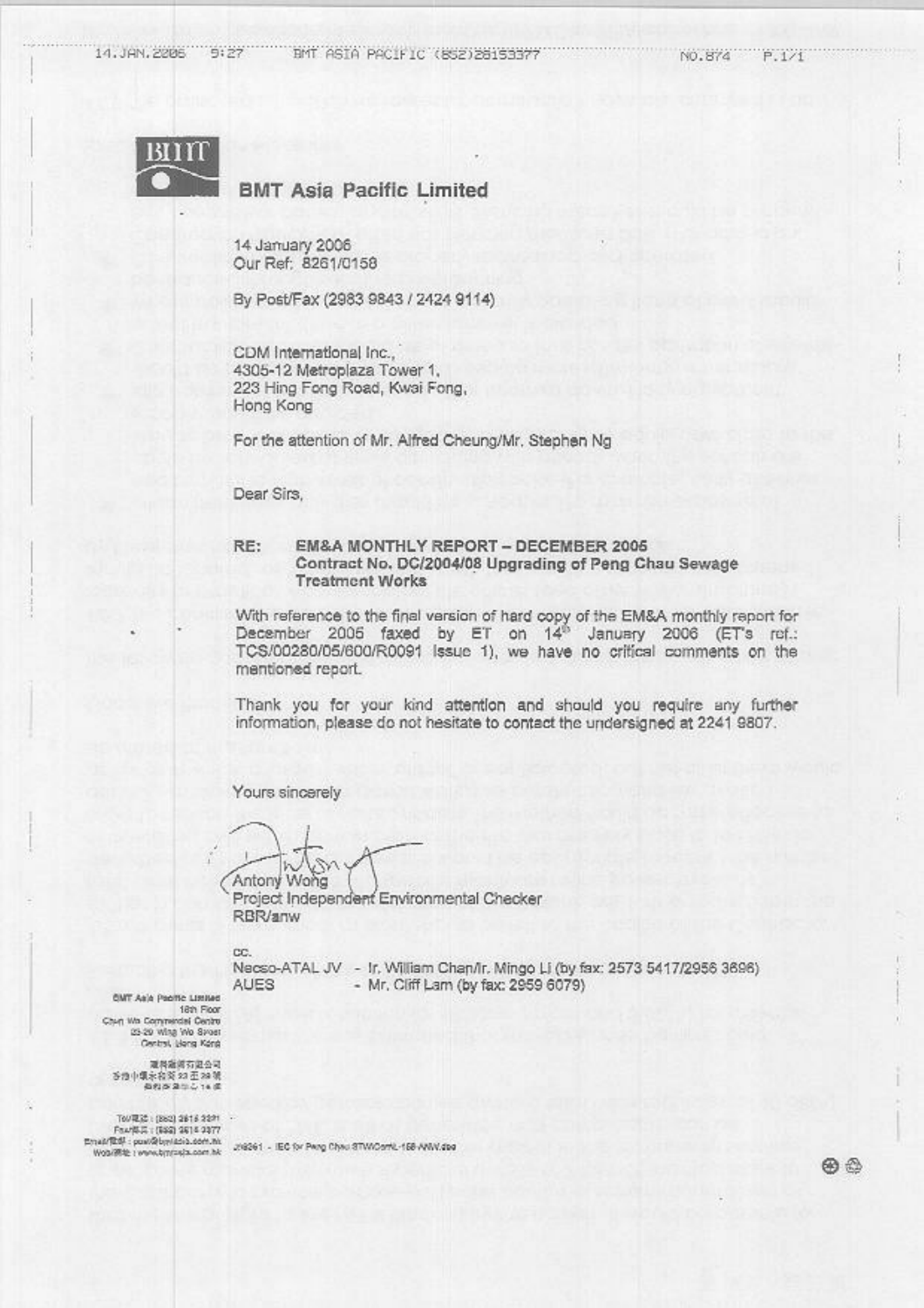# **TABLE OF CONTENTS**

| 1.0  | Introduction                                          |                 |
|------|-------------------------------------------------------|-----------------|
| 2.0  | <b>Project Organisation and Construction Progress</b> | 2               |
| 3.0  | <b>Summary of Monitoring Requirements</b>             | 3               |
| 4.0  | <b>Impact Monitoring Methodology</b>                  | 5               |
| 5.0  | <b>Impact Monitoring Results</b>                      | 9               |
| 6.0  | Waste Management                                      | 10              |
| 7.0  | Site Inspection                                       | 11              |
| 8.0  | <b>Environmental Complaint and Non-Compliance</b>     | 12              |
| 9.0  | Implementation Status Of Mitigation Measures          | 12 <sub>2</sub> |
| 10.0 | <b>Impact Forecast</b>                                | 13              |
| 11.0 | Conclusions                                           | 14              |

### **List of Tables**

- Table 2-1 Major Construction Activities in this Reporting Month
- Table 2-2 Summary of Valid Environmental Approval Documents
- Table 3-1 Summary of EM&A Requirements
- Table 3-2 Action and Limit Levels for Air Quality
- Table 3-3 Action and Limit Levels for Noise
- Table 3-4 Action and Limit Levels for Marine Water Quality
- Table 4-1 Locations of Air Quality and Noise Monitoring Stations
- Table 4-2 Locations of Marine Water Monitoring Stations
- Table 4-3 Monitoring Equipment Used in EM&A Program
- Table 4-4 Analytical Methods Applied to Marine Water Quality Samples
- Table 5-1 Summary of 24-Hr and 1-Hr TSP Monitoring Results
- Table 5-2 Summary of Noise Monitoring Results
- Table 5-3 Summary of Exceedances for Marine Water Monitoring Results
- Table 6-1 Summary of Quantities for Waste Disposal
- Table 6-2 Summary of Quantities for Recycling Materials
- Table 8-1 Statistical Summary of Environmental Complaints

### **List of Appendices**

- Appendix A Project Site Layout
- Appendix B Environmental Organisation Structure
- Appendix C Locations of Monitoring Stations
- Appendix D Equipment Calibration Certificates
- Appendix E Impact Monitoring Schedule
- Appendix F Graphical Plots of Air Quality and Noise Monitoring Results
- Appendix G Meteorological Data
- Appendix H Marine Water Quality Results
- Appendix I Graphical Plots of Marine Water Quality
- Appendix J Three-Month Rolling Program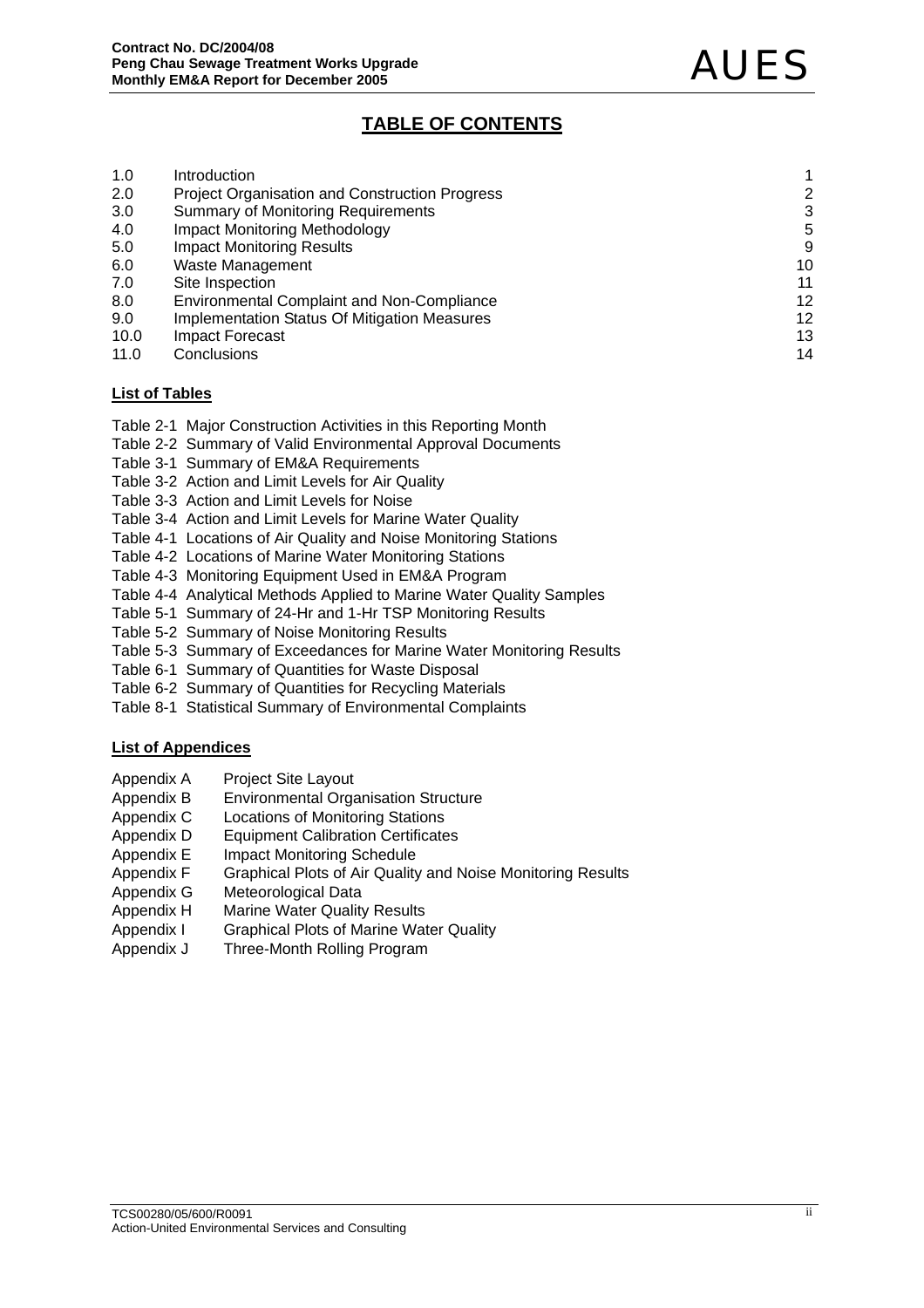### **Executive Summary**

Necso-ATAL Joint Venture (NAJV) has been awarded the DSD Contract DC/2004/08 (Project) for the Peng Chau Sewage Treatment Works Upgrade in May 2005. The Project requires an Environmental Monitoring & Audit (EM&A) program to be implemented by an Environmental Team (ET) throughout the contract period in compliance with the requirements as stated in the project Environmental Permit (EP-203/2004) and the Project EM&A manual.

Action-United Environmental Services and Consulting (AUES) has been commissioned by NAJV to be an independent environmental team (ET) to implement the EM&A program in compliance with the EP and the project EM&A Manual.

This report presents the results of the project EM&A program for the reporting month **December 2005**  during the period from 26 November to 25 December 2005.

### **EM&A Activities in this Reporting Month**

A summary of the monitoring activities in this reporting month is listed below:

- 1-Hr TSP Monitoring 18 Events
- 24-Hr TSP Monitoring 6 Events
- Noise Monitoring 6 Events
- Water Quality Monitoring 12 Monitoring Days
- Site Inspection Audit 4 Times

### **Air Quality**

No exceedance in 1-Hr and 24-Hr TSP measurements was recorded in this reporting month.

### **Construction Noise**

No exceedance in construction noise measurements was recorded and no noise complaint was received in this reporting month.

#### **Water Quality**

No exceedance was recorded at the impaction Stations W1 & W2 in this reporting month.

### **Summary of Monitoring Exceedances**

A summary of monitoring exceedances for air, noise and water quality monitoring is presented below:

| <b>Env. Quality</b>                 | <b>Parameters</b>       | <b>Compliance %</b> | <b>Investigation &amp; Corrective Actions</b> |
|-------------------------------------|-------------------------|---------------------|-----------------------------------------------|
| <b>Air Quality</b>                  | 1-hour TSP              | 100                 | Not Required for 100% Compliance              |
|                                     | 24-hour TSP             | 100                 | Not Required for 100% Compliance              |
| Leq (30min) Daytime<br><b>Noise</b> |                         | 100                 | Not Required for 100% Compliance              |
|                                     | <b>Suspended Solids</b> | 100                 | Not Required for 100% Compliance              |
| <b>Water Quality</b>                | Turbidity               | 100                 | Not Required for 100% Compliance              |
|                                     | Dissolved Oxygen        | 100                 | Not Required for 100% Compliance              |
|                                     | Ammonia                 | 100                 | Not Required for 100% Compliance              |
|                                     | TIN                     | 100                 | Not Required for 100% Compliance              |

### **Environmental Complaints**

No environmental complaint was received in this reporting month.

#### **Environmental Summon**

No environmental summon was received in this reporting month.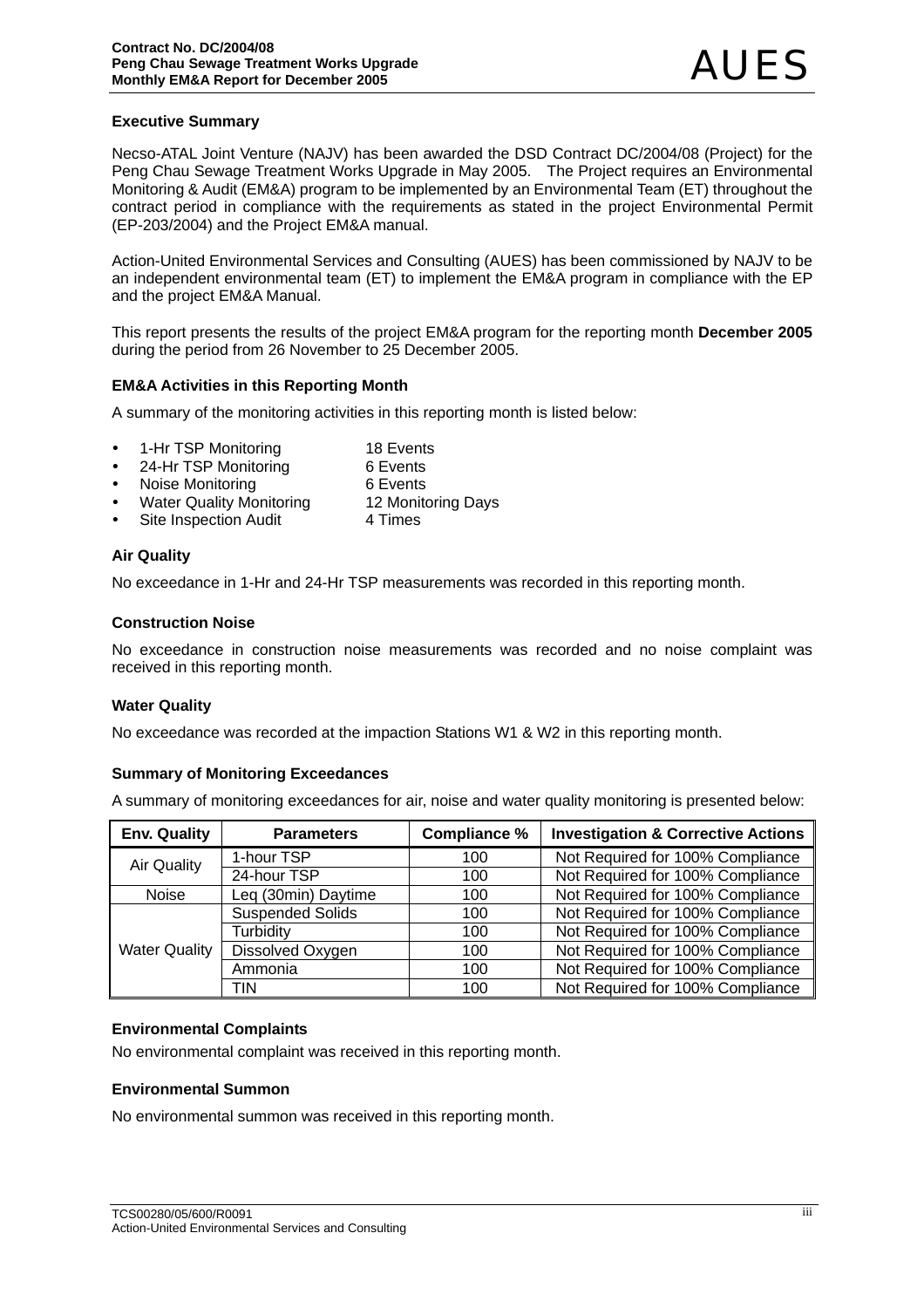### **Future Key Issues**

With the prevailing drying and windy seasons, dust generation arising from the construction activities may pose a potential environmental impact in the local community. The contractor is reminded to properly implement the required environmental mitigation measures as per the Implementation Schedule in the EM&A manual to ensure no significant adverse environmental impact arises from the construction work.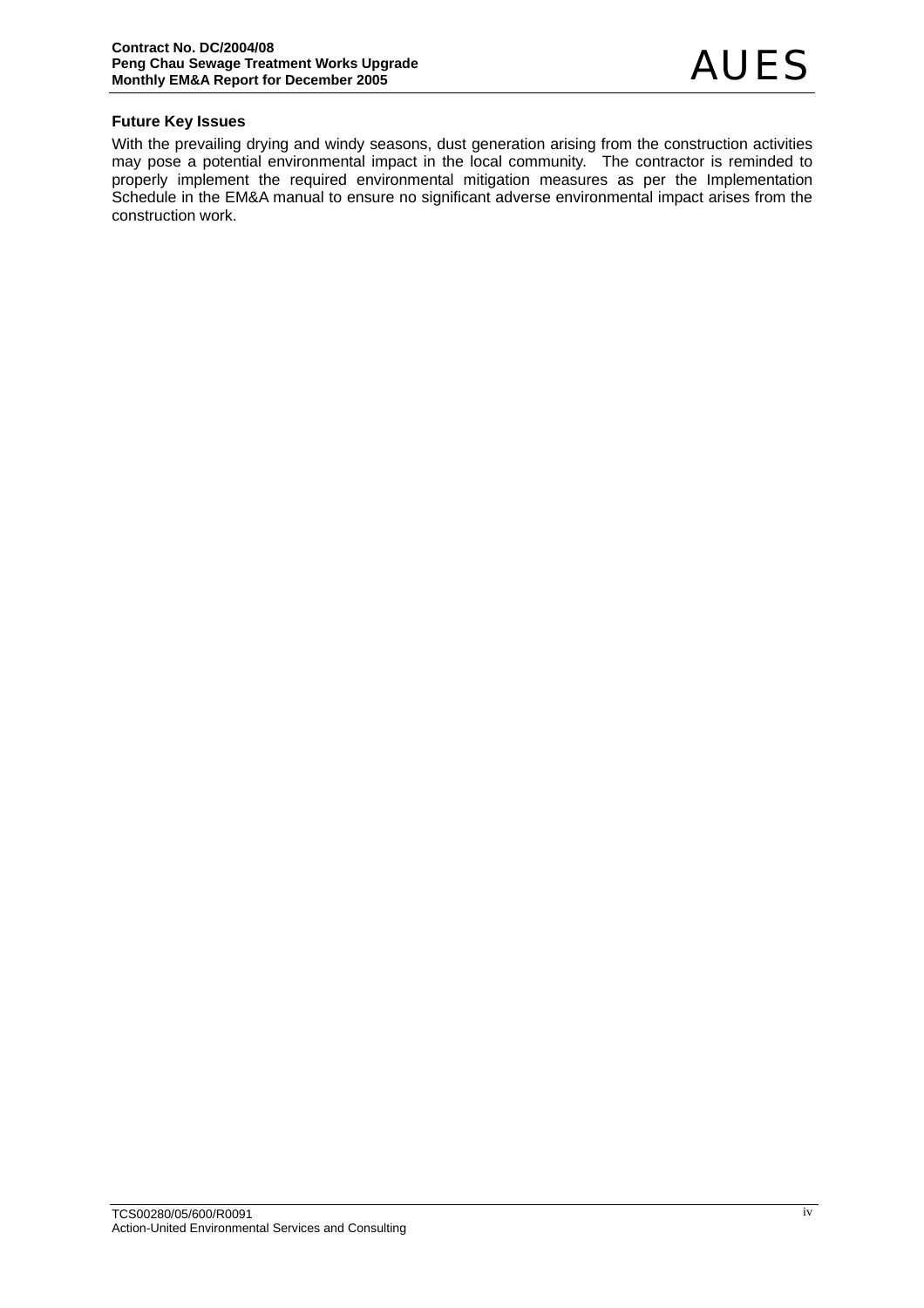### **1.0 INTRODUCTION**

- 1.01 Necso-ATAL Joint Venture (NAJV) has been awarded the DSD Contract DC/2004/08 (Project) for the upgrading of Peng Chau Sewage Treatment Works in May 2005. The Project requires an Environmental Monitoring & Audit (EM&A) program to be implemented by an Environmental Team (ET) throughout the contract period in compliance with the requirements as stated in the project Environmental Permit (EP-203/2004) and the project EM&A manual. The location of the project site is presented in *Appendix A*.
- 1.02 The works to be executed under the Project mainly comprise the following:
	- Upgrade and reconstruct the existing Peng Chau Sewage Treatment Works (STW):
	- Construct an emergency overflow, storm tanks and submarine outfall:
	- Provide de-odourization facilities and associated sludge treatment facilities, and extend inlet pumping mains and construct an equalization tank;
	- Demolish the existing treatment facilities;
	- Construct sludge drying bed; and
	- Construct remaining works.
- 1.03 Action-United Environmental Services and Consulting (AUES) has been commissioned by NAJV to be the independent environmental team (ET) for implementation of the EM&A program in accordance with the requirements as set out in the EP and the project EM&A manual.
- 1.04 This report presents the results of the project EM&A program for the reporting month **December 2005** during the period from 26 November to 25 December 2005.

#### **Report Structure**

- 1.05 The EM&A report is structured into the following sections:
	- *Section 1* Introduction
	- **Section 2** Project Organisation and Construction Progress
	- **Section 3** Summary of Monitoring Requirements
	- *Section 4* Monitoring Methodology
	- **Section 5** Monitoring Results
	- **Section 6** Waste Management
	- **Section 7** Site Inspection
	- *Section 8* Environmental Complaint and Non-Compliance
	- **Section 9** Implementation Status of Mitigation Measures
	- **Section 10** Impact Forecast and Monitoring Schedule
	- *Section 11* Conclusions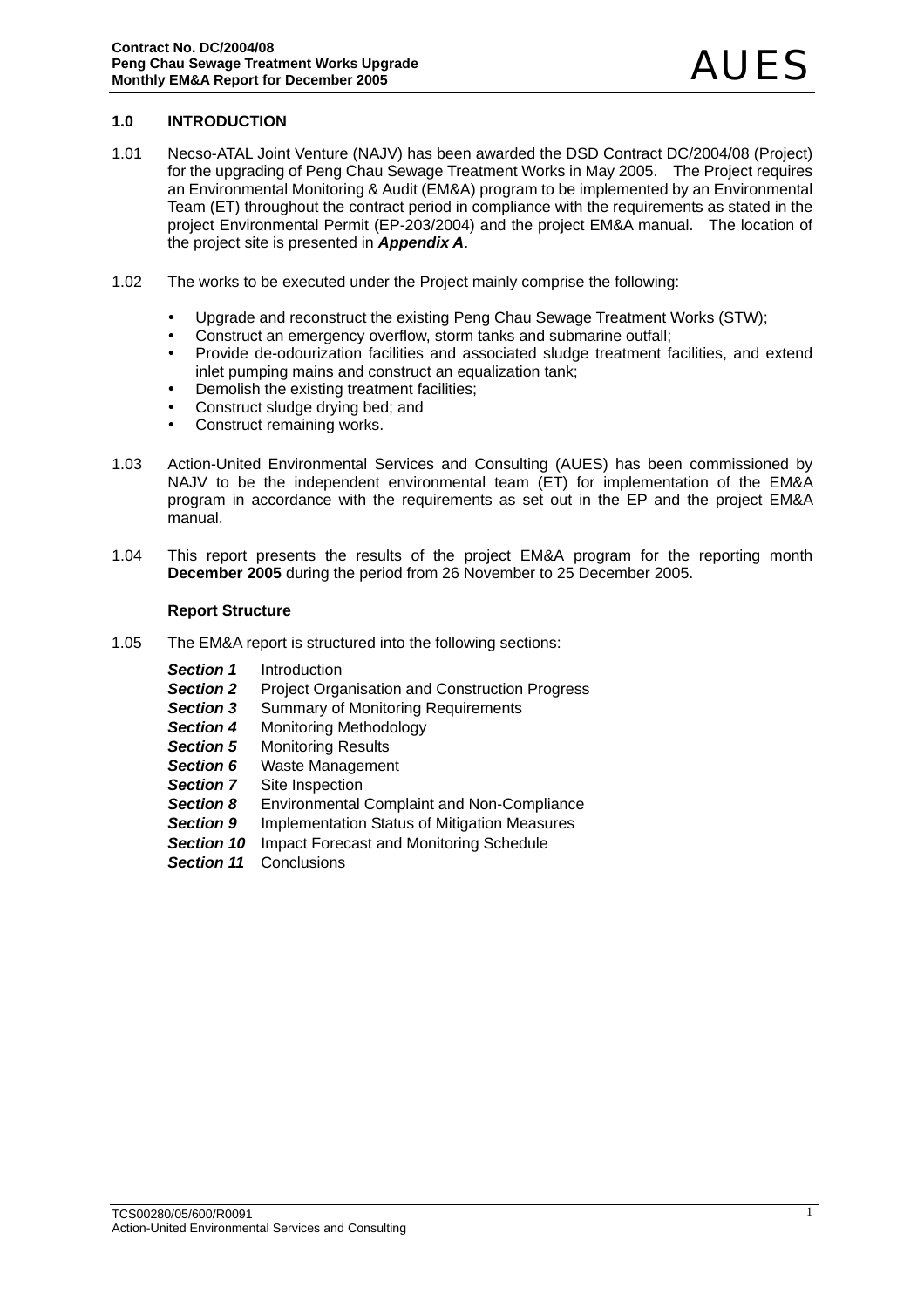### **2.0 PROJECT ORGANIZATION AND CONSTRUCTION PROGRESS**

### **2.1 Project Organization and Management Structure**

The organization chart and lines of communication with respect to the on-site environmental management and monitoring program are shown in *Appendix B*.

#### **2.2 Construction Progress**

A summary of the major construction activities undertaken in this reporting month is shown in *Table 2-1*.

| Location  | <b>Description of Construction Activities</b>                         |  |
|-----------|-----------------------------------------------------------------------|--|
| Portion P |                                                                       |  |
| Portion Q | 1. Overflow and Outfall P.E. Pipes connection, Laying and Backfilling |  |
|           | 1. Excavation and Rock Breaking and deliver to PCTF                   |  |
| Portion R | 2. Sub-Structure and Superstructure works of ESC                      |  |
| Area A    |                                                                       |  |
| Area C    |                                                                       |  |

#### **Table 2-1 Major Construction Activities in this Reporting Month**

### **2.3 Summary of Environmental Submissions**

A summary of the relevant permits, licences, and/or notifications on environmental protection for this Project in this reporting month is presented in *Table 2-2.* 

| Table 2-2 | <b>Status of Environmental Licenses and Permits</b> |
|-----------|-----------------------------------------------------|
|           |                                                     |

| <b>Item</b>    | <b>Item Description</b>                                                                                                          | <b>Permit Status</b>           |
|----------------|----------------------------------------------------------------------------------------------------------------------------------|--------------------------------|
| 1              | Environmental Permit No. EP-203/2004                                                                                             | Issued to DSD on 30-Nov-04     |
| 2              | Air Pollution Control (Construction Dust)                                                                                        | Notified EPD on 17-Jun-05      |
| 3              | Water Pollution Control (Discharge Licence)<br>EP890/W2/XE005                                                                    | Valid to 30-Sep-10             |
| 4              | <b>Chemical Waste Producer Registration</b><br>WPN: 5213-976-N2449-01                                                            | Registered on 3-Jun-05         |
| 5              | Construction Noise Permit No. GW-RS0437-05                                                                                       | Valid (1-Aug-05 to 31-Jan-06)  |
| 6              | Marine Dumping Permit No. EP/MD/06-021                                                                                           | Valid (3-Aug-05 to 2-Nov-06)   |
| $\overline{7}$ | <b>Construction Noise Permit for</b><br>PE Pipe Laying (No. GW-RS0674-05)                                                        | Valid (24-Oct-05 to 31-Mar-06) |
| 8              | Exemption for site concrete batching plant licence                                                                               | Issued on 21 Oct 2005          |
| 9              | Application for an Exemption Account for Disposal of<br>Construction Waste (Application No.: RN/00043)<br>Account No.: 5-000-577 | Valid until 27-Sep-08          |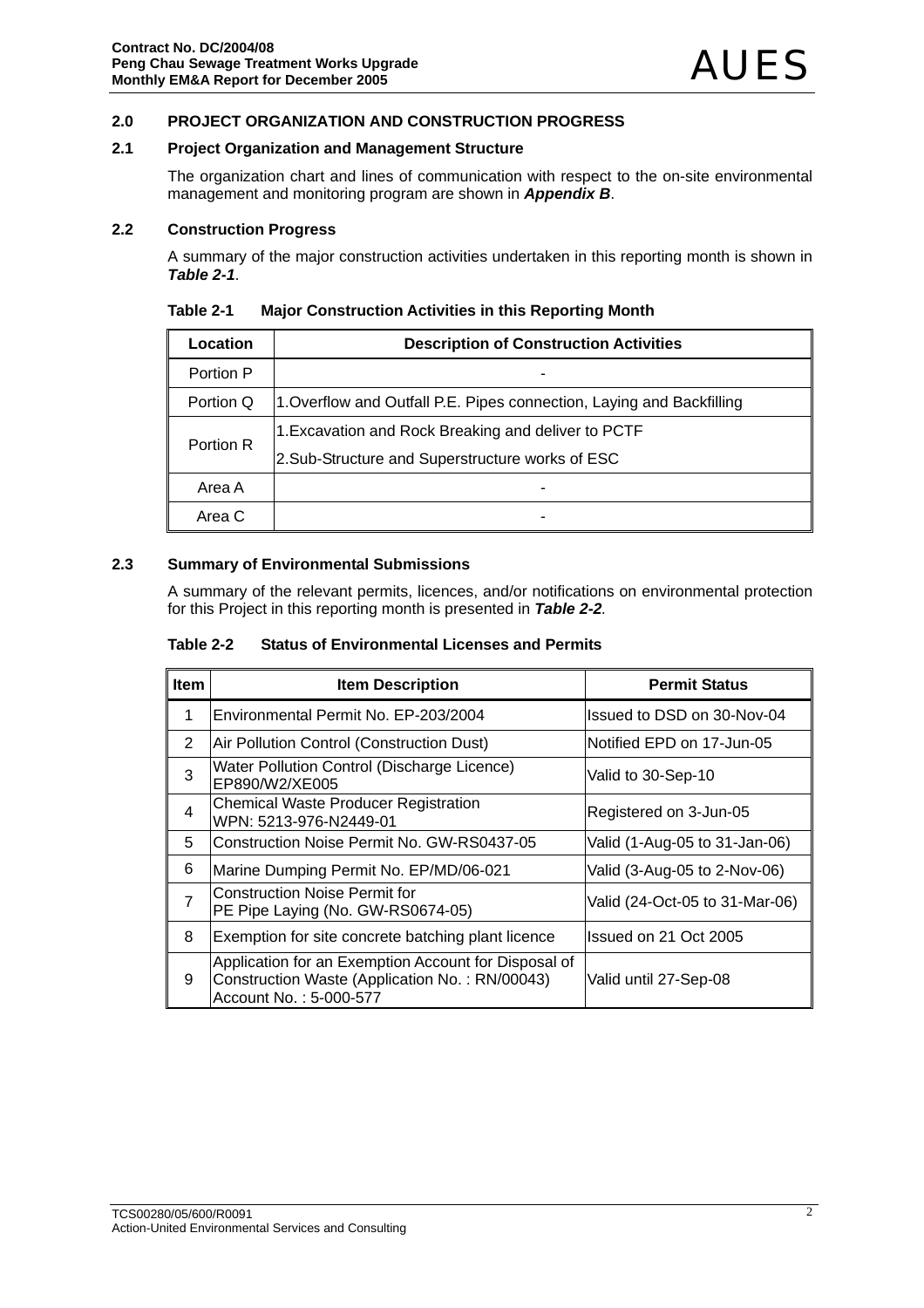### **3.0 SUMMARY OF IMPACT MONITORING REQUIREMENTS**

- 3.01 Environmental monitoring and audit requirements are set out in the project EM&A manual. Air, marine water and construction noise have been identified to be the key environmental issues during the impact phase of the project.
- 3.02 A summary of the EM&A requirements for air quality, marine water quality and construction noise monitoring are shown in *Table 3-1.* The designated locations of the air quality, noise and marine water monitoring stations are shown in *Appendix C*.

| <b>Environmental Aspect</b> | <b>Monitoring Parameters</b>             |  |
|-----------------------------|------------------------------------------|--|
| Air Quality                 | 1-Hr TSP                                 |  |
|                             | 24-Hr TSP                                |  |
| <b>Construction Noise</b>   | Leg 30 min during normal working hours   |  |
|                             | Supplementary L10 and L90 for reference. |  |
| <b>Marine Water Quality</b> | Dissolved Oxygen (DO);                   |  |
|                             | Temperature;                             |  |
|                             | Turbidity;                               |  |
|                             | pH;                                      |  |
|                             | Salinity;                                |  |
|                             | Suspended Solids (SS);                   |  |
|                             | Ammonia Nitrogen; and                    |  |
|                             | Total Inorganic Nitrogen.                |  |

**Table 3-1 Summary of EM&A Requirements** 

- 3.03 Air monitoring is carried out once every six days for 24-Hr TSP and 3 times every six days for 1-Hr TSP at one designated monitoring station.
- 3.04 Noise monitoring is conducted once every six days at one designated monitoring station. Measurements of Leq 30min shall be taken between 0700 and 1900 with supplementary L10 and L90 data collected.
- 3.05 Marine water monitoring is carried out 3 times every week at 4 designated monitoring stations (2 Control stations and 2 Impact stations) in the course of marine work.
- 3.06 The Impact monitoring program shall be conducted throughout the construction of the Project.
- 3.07 A summary of the Action/Limit (A/L) Levels for air quality, marine water quality and construction noise is shown in *Tables 3-2, 3-3* and *3-4.*

**Table 3-2 Action and Limit Levels for Air Quality** 

| <b>Monitoring Location</b> | Action Level ( $\mu$ q /m <sup>2</sup> ) |           | Limit Level $(uq/m^3)$ |           |
|----------------------------|------------------------------------------|-----------|------------------------|-----------|
|                            | 1-Hr TSP                                 | 24-Hr TSP | 1-Hr TSP               | 24-Hr TSP |
| AN1                        | 346                                      | 163       | 500                    | 260       |

### **Table 3-3 Action and Limit Levels for Construction Noise**

| <b>IParameter</b>                          | Action Level in dB(A)                                  | Limit Level in dB(A) |
|--------------------------------------------|--------------------------------------------------------|----------------------|
| 0700-1900 hrs on normal<br><b>weekdavs</b> | When one or more documented<br>complaints are received | 75 dB(A)             |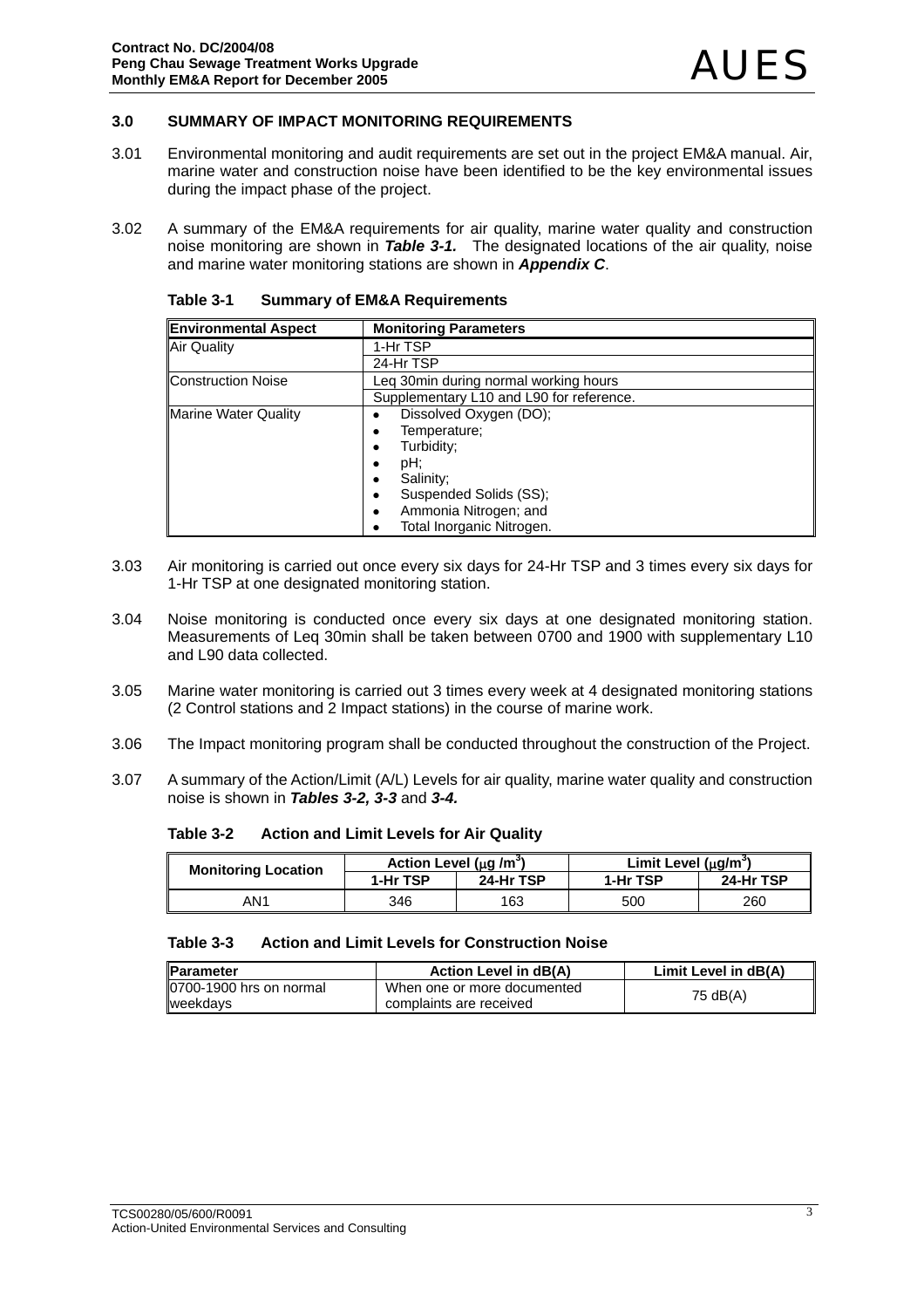| Table 3-4 | <b>Action and Limit Levels for Marine Water Quality</b> |
|-----------|---------------------------------------------------------|
|-----------|---------------------------------------------------------|

| <b>Parameter</b>  |                        | <b>Action</b>                                                                         | Limit                                                                                 |  |
|-------------------|------------------------|---------------------------------------------------------------------------------------|---------------------------------------------------------------------------------------|--|
| DO mg/L           | Surface &<br>Mid-depth | 4.1                                                                                   | 3.9                                                                                   |  |
|                   | <b>Bottom</b>          | 3.3                                                                                   | 2.0                                                                                   |  |
| Turbidity, NTU    |                        | 6.2 or 120% of upstream control<br>station's SS at the same tide of the<br>same day.  | 7.5 or 130% of upstream control<br>station's SS at the same tide of the<br>same day.  |  |
| SS, mg/L          |                        | 17.6 or 120% of upstream control<br>station's SS at the same tide of the<br>same day. | 20.2 or 130% of upstream control<br>station's SS at the same tide of the<br>same day. |  |
| NH3-N, mg/L       |                        | 0.16                                                                                  | 0.22                                                                                  |  |
| TIN, mg/L         |                        | 0.91<br>0.94                                                                          |                                                                                       |  |
| E.Coli, cfu/100mL |                        | 374                                                                                   | 610                                                                                   |  |

3.08 An Event Action Plan for air, noise and water quality has been implemented for this project. Details of the Event Action Plan are presented in the First Impact EM&A report.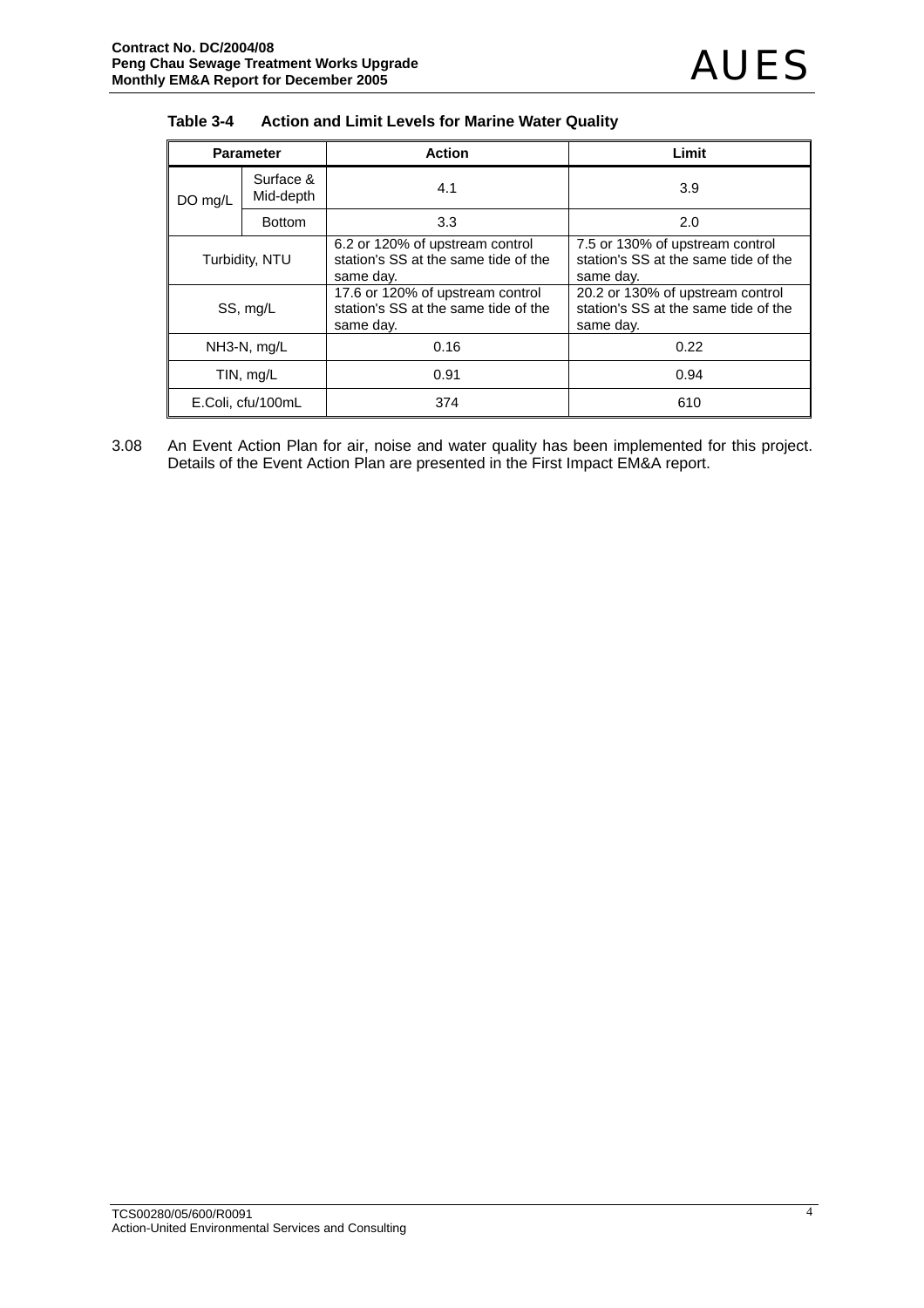### **4.0 IMPACT MONITORING METHDOLOGY**

### **MONITORING LOCATIONS**

- 4.01 There is one designated air and noise monitoring location and four (4) designated water monitoring stations. Their locations are shown in *Tables 4-1 and 4-2* and geographically in *Appendix C*.
- 4.02 Owing to the residents' refusal of providing access to the designated air and noise locations, an alternative air and noise monitoring station was proposed and was approved by EPD (Ref: (2) EP2/N9/F/93 IV) on 14 July 2005. The approved alternative air and noise station is located at the abutment (Portion P) within the site boundary next to the sensitive receiver Sea Crest Villa.

| Table 4-1 | <b>Location of Air Quality and Noise Monitoring Station</b> |
|-----------|-------------------------------------------------------------|
|           |                                                             |

| <b>Station ID</b> | <b>Description</b>                            |
|-------------------|-----------------------------------------------|
| AN1               | Abutment at Portion P next to Sea Crest Villa |

| Table 4-2<br><b>Locations of Water Quality Monitoring Stations</b> |
|--------------------------------------------------------------------|
|--------------------------------------------------------------------|

| <b>Station</b> | <b>Description</b>                 | Easting  | <b>Northing</b> |
|----------------|------------------------------------|----------|-----------------|
| W1             | Predicted Dredging Non-Impact Zone | 821279.0 | 816452.1        |
| W <sub>2</sub> | Live Coral Area                    | 821573.2 | 816769.7        |
| C1             | <b>Control Station</b>             | 821919.0 | 817155.0        |
| C2             | <b>Control Station</b>             | 821443.2 | 816257.4        |

4.03 The installation of a wind monitoring station at the sensitive receivers or site offices was confirmed impractical. Use of meteorological data provided by the Peng Chau Station of the Hong Kong Observatory (HKO) has been adopted in this project since September 2005.

#### **MONITORING FREQUENCY AND PERIOD**

#### **1-Hr TSP Monitoring**

4.04 All 1-Hr TSP monitoring was conducted at the EPD-approved alternative station three times every 6 days during the monitoring period from 26 November and 25 December 2005. A total of 18 monitoring events were carried out in this reporting month.

### **24-Hr TSP Monitoring**

4.05 All 24-Hr TSP monitoring was conducted at the EPD-approved alternative station once every six days during the monitoring period from 26 November and 25 December 2005. A total of 6 monitoring events were carried out in this reporting month.

#### **Noise Monitoring**

4.06 Impact noise monitoring was undertaken at the EPD-approved alternative station weekly monitoring period from 26 November and 25 December 2005. A total of 6 monitoring events were carried out in this reporting month.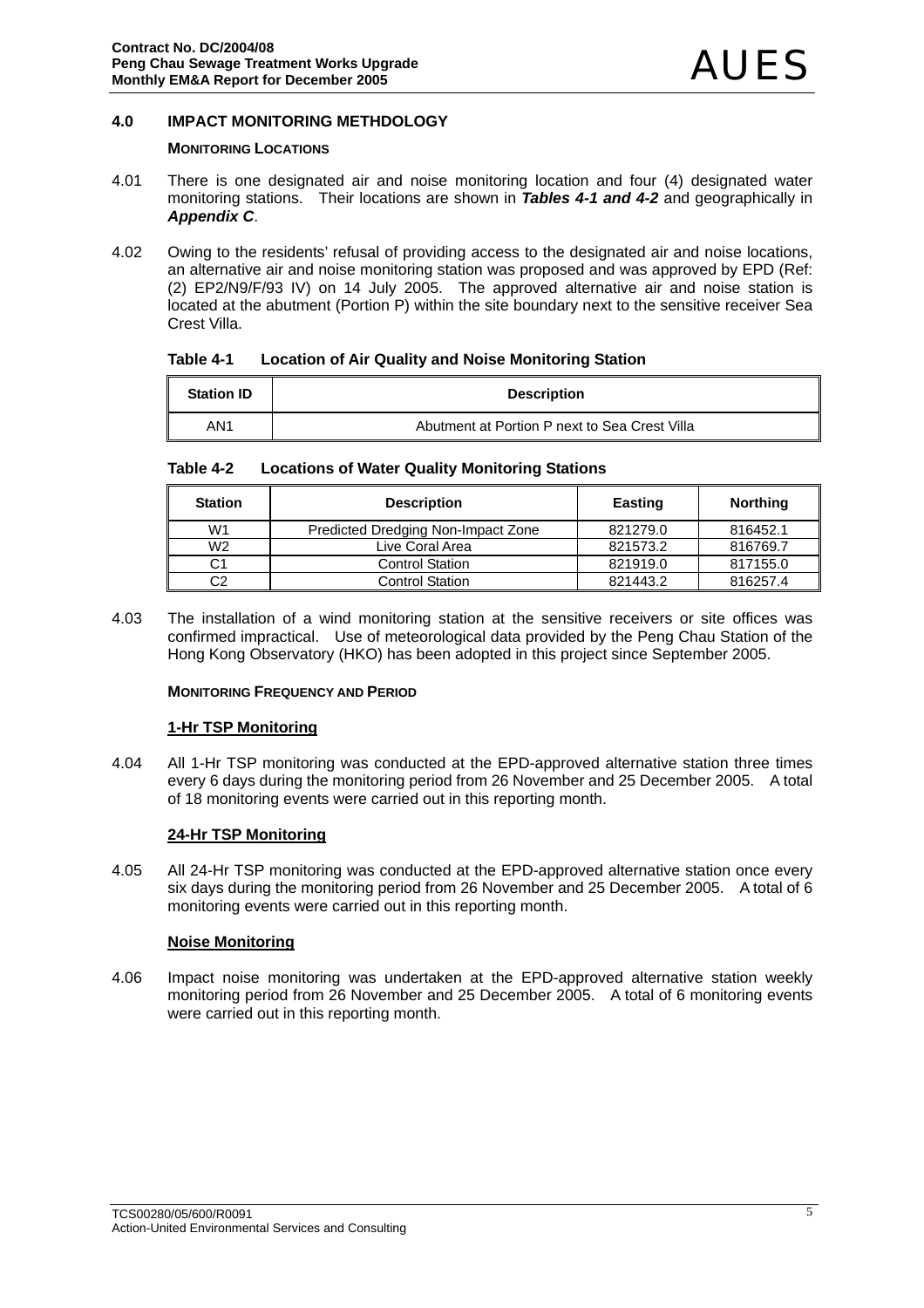### **Marine Water Quality Monitoring**

4.07 The marine water quality monitoring was undertaken at the designated stations 3 days a week from 26 November and 25 December 2005, at mid ebb and mid flood tides. A total of 12 monitoring days were undertaken in this reporting month.

#### **MONITORING EQUIPMENT**

4.08 The monitoring equipment used by the ET in the EM&A program is presented in the following table:

| Table 4-3 | <b>Monitoring Equipment Used in EM&amp;A Program</b> |
|-----------|------------------------------------------------------|
|-----------|------------------------------------------------------|

| <b>Parameters</b>     | <b>Monitoring Equipment</b> |                                |  |  |  |  |
|-----------------------|-----------------------------|--------------------------------|--|--|--|--|
| <b>Marine Quality</b> | Dissolved Oxygen            | <b>YSI 550A</b>                |  |  |  |  |
|                       | Temperature                 | <b>YSI 550A</b>                |  |  |  |  |
|                       | Turbidity                   | IHACH 2100P                    |  |  |  |  |
|                       | 1-Hr TSP                    | Sibata LD-3                    |  |  |  |  |
| Air Quality           | l24-Hr TSP                  | Tisch High Volume Sampler 515N |  |  |  |  |
| Noise                 | Lea30                       | <b>B&amp;K Type 2238</b>       |  |  |  |  |
|                       | On-site Calibration         | <b>B&amp;K Type 4231</b>       |  |  |  |  |

### **24-Hr TSP Monitoring**

- 4.09 24-Hr TSP monitoring was carried out by a High volume sampler (HVS) in compliance with the project EM&A Manual. The HVS employed complied with the PS specifications including.
	- Power supply of 220v/50 hz for 24-hour continuous operation;
	- $\bullet$  0.6-1.7 m<sup>3</sup>/min (20-60 SCFM) adjustable flow rate;
	- A 7-day mechanical timer for 24-hour operation;
	- An elapsed time indicator with  $\pm 2$  minutes accuracy for 24-Hr operation;
	- Minimum exposed area of 63 in<sup>2</sup>;
	- Flow control accuracy of  $\pm 2.5$ % deviation over 24-Hr operation;
	- An anodized aluminum shelter to protect the filter and sampler;
	- A motor speed-voltage control to control mass flow rate with accuracy of  $\pm 2.5\%$ deviation over 24-hr sampling period;
	- Provision of a flow recorder for continuous monitoring:
	- Provision of a peaked roof inlet:
	- Incorporation with a manometer; and
	- An 8"x10" stainless steel filter holder to hold, seal and easy to change the filter paper.
- 4.10 The filter papers used in 24-Hr TSP monitoring were of size 8"x10" and provided by a local HOKLAS-accredited laboratory, ALS Techichem Pty (HK) Limited (HOKLAS No. 66). The filters papers after measurements were returned to the laboratory for the required treatment and analysis.

### **1-Hr TSP Monitoring**

4.11 Measurements of 1-Hr TSP monitoring were taken by a Sibata LD-3 Laser Dust Meter that is a portable and battery-operated laser photometer capable of performing real time 1-Hr TSP measurements. A comparison test with HVS was carried out prior to baseline monitoring in compliance with the EM&A requirements and a conversion factor for direct reading of the dust meter has been established.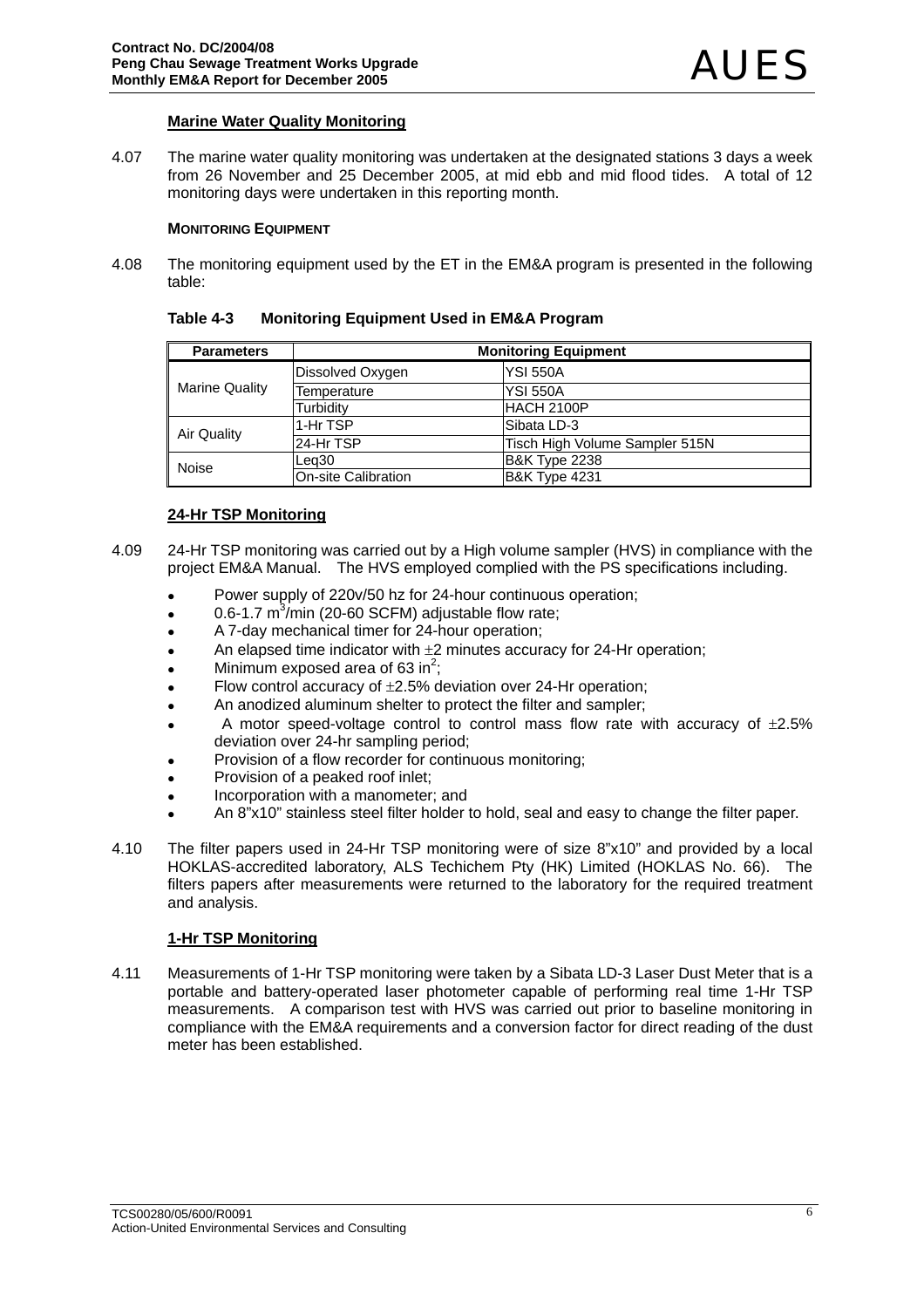### **WIND DATA MONITORING**

4.12 The installation of a wind monitoring station at the sensitive receivers or site offices was confirmed impractical. The meteorological data for this project has been provided by the Hong Kong Observatory (HKO) Peng Chau Station upon IEC & EPD approval.

### **Noise Monitoring**

- 4.13 Noise measurements were taken in terms of the A-weighted equivalent sound pressure level (Leq) measured in decibels (dB). Supplementary statistical results such as  $L_{10}$  and  $L_{90}$  were also obtained for reference.
- 4.14 Hand-held sound level meters (B&K Model 2238) and associated acoustical calibrators in compliance with the International Electrotechnical Commission (IEC) Publication 651:1979 (Type 1) and 804:1985 (Type 1) specification were used for taking the baseline noise measurements.
- 4.15 Windshield was fitted in all measurements. All noise measurements were made with the meter set to FAST response and on the A-weighted equivalent continuous sound pressure level (Leq).
- 4.16 No noise measurement was made in the presence of fog, rain, wind with a steady speed exceeding 5 m/s or wind with gusts exceeding 10 m/s.

### **Marine Water Quality Monitoring**

- 4.17 The marine water quality monitoring was carried out in compliance with the project EM&A requirements. Monitored parameters include Dissolved Oxygen (DO), Temperature, Turbidity, Salinity, pH, Suspended Solids (SS) and Total Inorganic Nitrogen (TIN).
- 4.18 DO, temperature, turbidity, pH and salinity were measured in-situ whereas SS and TIN were determined in a HOKLAS accredited laboratory.
- 4.19 Marine water quality monitoring was conducted during mid-ebb and mid-flood at specified depths in compliance with the project EM&A Manual. Duplicate in-situ measurements were taken and duplicate samples were collected in accordance with HOKLAS requirements for QA/QC purposes.

#### **LABORATORY MEASUREMENT/ANALYSIS**

4.20 Analyses of SS, TIN and ammonia nitrogen were carried out by a local HOKLAS- accredited laboratory, ALS Techichem Pty (HK) Limited (HOKLAS No. 66). The specified testing services provided by ALS as shown in Table 4-4 are accredited under the HOKLAS Scheme.

#### **Table 4-4 Analytical Methods applied to Marine Water Quality Samples**

| <b>Determinant</b>              | <b>Standard Method</b> | <b>Detection Limit</b> |
|---------------------------------|------------------------|------------------------|
| Suspended solids<br>(ma/L)      | ALS Method EA-025      | $2.0 \text{ mg/L}$     |
| Total Inorganic Nitrogen (mg/L) | ALS Method EK-055A     | $0.01$ ma/L            |
| Ammonia Nitrogen<br>(mg/L)      | ALS Method EK-055A     | $0.01$ mg/L            |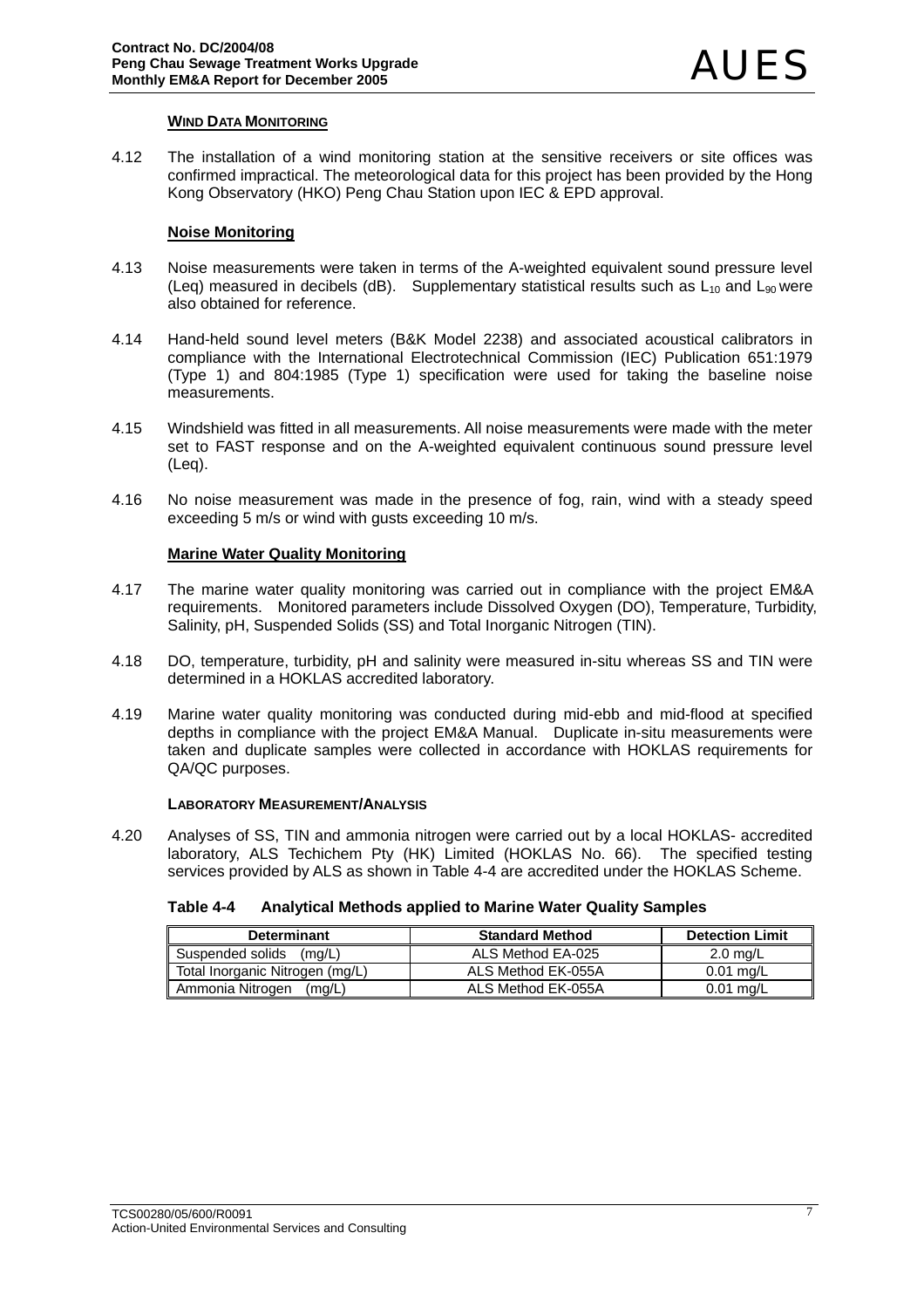### **EQUIPMENT CALIBRATION**

- 4.21 Initial calibration of the HVS was performed upon installation and thereafter at bi-monthly intervals in accordance with the manufacturer's instruction using the NIST-certified standard calibrator. The calibration data are properly documented and the records are maintained by ET for future reference*.*
- 4.22 The 1-Hr TSP meter was calibrated by the supplier prior to purchase. Zero response of the equipment is checked before and after each monitoring event. A comparison test was carried out with a HVS. A conversion factor (K) of 4.0 was generated in accordance with the equipment manufacturer's instruction. The meter counts in minutes multiplied by the conversion factor will generate the equivalent dust concentration by HVS.
- 4.23 The sound level meters are calibrated using an acoustic calibrator prior to and after measurements. The meters are regularly calibrated in accordance with the manufacturer's instructions. Prior to and following each noise measurement, the accuracy of the sound level meter was checked using an acoustic calibrator generating a known sound pressure level at a known frequency. Measurements are considered valid only if the calibration levels before and after the noise measurement agree to within 1.0 dB.
- 4.24 All in-situ water monitoring instruments are checked, calibrated and certified by a HOKLAS accredited laboratory before use and subsequently re-calibrated at 3-monthly intervals. Responses of sensors and electrodes are checked with standard solutions before each use.
- 4.25 The calibration certificates of the monitoring equipment used during the impact monitoring program are attached in *Appendix D*.

### **DATA MANAGEMENT AND DATA QA/QC CONTROL**

- 4.26 The impact monitoring data are handled by the ET's systematic data recording and management, which complies with in-house certified (ISO 9001:2000) Quality Management System. Standard Field Data Sheets (FDS) are used in the impact monitoring program.
- 4.27 The monitoring data recorded in the equipment eg. 1-Hr TSP meters and noise meters are downloaded directly from the equipment at the end of each monitoring day. The downloaded monitoring data are input into a computerized database properly maintained by the ET. The laboratory results are input directly into the computerized database and QA/QC checked by personnel other than those who input the data.
- 4.28 For monitoring activities require laboratory analysis, the local laboratory follows the QA/QC requirements as set out under the HOKLAS scheme for all laboratory testing.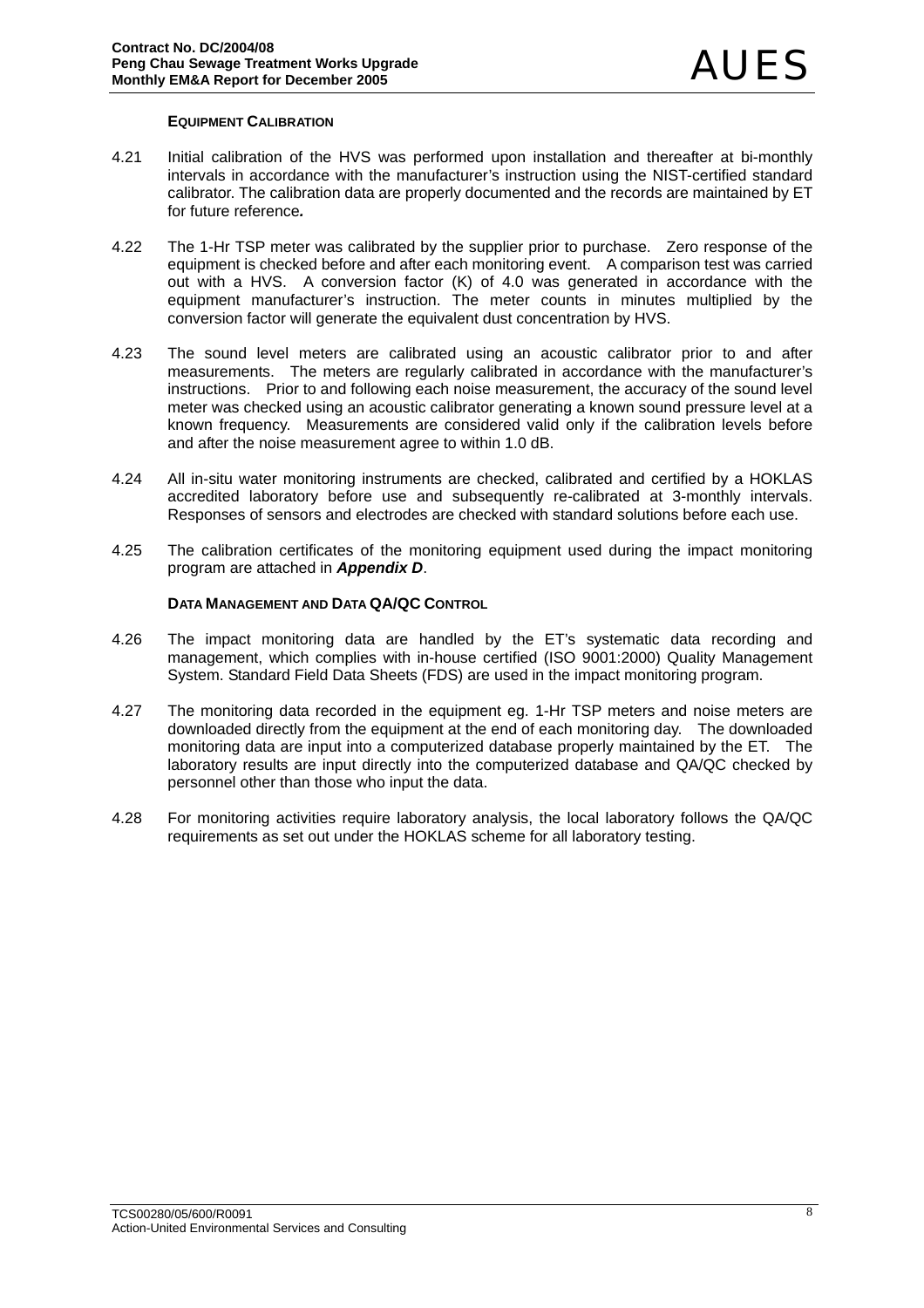#### **5.0 IMPACT MONITORING RESULTS**

5.01 The impact EM&A program was carried out by the ET in compliance with the project EM&A Manual during the period from 26 November to 25 December 2005 at the designated locations. The impact monitoring schedules are presented in *Appendix E* and the monitoring results are detailed in the following sub-sections.

#### **AIR QUALITY**

5.02 The impact air quality monitoring data is summarized in *Tables 5-1*. Graphical plots of the 24-Hr TSP and 1-Hr TSP results are shown in *Appendix F* respectively.

| Date                | 24-Hr TSP            | 1-Hr TSP (ug/m <sup>3</sup> ) |                                           |                                           |                                 |  |  |
|---------------------|----------------------|-------------------------------|-------------------------------------------|-------------------------------------------|---------------------------------|--|--|
|                     | (ug/m <sup>3</sup> ) | <b>Start Time</b>             | 1 <sup>st</sup> TSP<br><b>Measurement</b> | 2 <sup>nd</sup> TSP<br><b>Measurement</b> | $3rd$ TSP<br><b>Measurement</b> |  |  |
| 30-Nov-05           | 93                   | 13:00                         | 319                                       | 306                                       | 320                             |  |  |
| $5$ -Dec-05         | 117                  | 09:22                         | 164                                       | 175                                       | 183                             |  |  |
| $9$ -Dec-05         | 90                   | 09:55                         | 153                                       | 168                                       | 146                             |  |  |
| 14-Dec-05           | 119                  | 13:00                         | 191                                       | 180                                       | 175                             |  |  |
| 19-Dec-05           | 86                   | 10:48                         | 145                                       | 135                                       | 121                             |  |  |
| 23-Dec-05           | 89                   | 11:00                         | 72                                        | 63                                        | 68                              |  |  |
| <b>Action Level</b> | 163                  | $\blacksquare$                | 346                                       |                                           |                                 |  |  |
| <b>Limit Level</b>  | 260                  |                               | 500                                       |                                           |                                 |  |  |

**Table 5-1 Summary of 24-Hr and 1-Hr TSP Monitoring Results** 

5.03 The meteorological data during the monitoring period are summarized in *Appendix G*.

**NOISE**

5.04 The impact noise monitoring results are summarized in *Table 5-2*. Graphical plots of the monitoring data are presented in *Appendix F*.

| <b>Date</b>        | <b>Start</b><br>Time | 1st<br>Leg <sub>5</sub> | 2 <sub>nd</sub><br>Leg5 | 3rd<br>Leg <sub>5</sub> | 4th<br>Leg <sub>5</sub> | 5th<br>Leg <sub>5</sub> | 6th<br>Leg <sub>5</sub> | Leq30 | Corrected*<br>Leg <sub>30</sub> |
|--------------------|----------------------|-------------------------|-------------------------|-------------------------|-------------------------|-------------------------|-------------------------|-------|---------------------------------|
| 30-Nov-05          | 13:00                | 52.0                    | 49.0                    | 49.7                    | 54.0                    | 54.3                    | 61.5                    | 55.8  | 59                              |
| 5-Dec-05           | 09:22                | 56.5                    | 55.5                    | 56.2                    | 69.8                    | 58.8                    | 61.5                    | 63.3  | 66                              |
| $9$ -Dec-05        | 09:54                | 55.2                    | 57.5                    | 56.6                    | 56.5                    | 52.0                    | 56.3                    | 56.0  | 59                              |
| 14-Dec-05          | 13:00                | 68.9                    | 61.2                    | 62.0                    | 64.5                    | 61.4                    | 57.1                    | 64.1  | 67                              |
| 19-Dec-05          | 10:45                | 64.6                    | 48.9                    | 48.3                    | 51.4                    | 67.0                    | 53.1                    | 61.5  | 65                              |
| 23-Dec-05          | 10:56                | 56.9                    | 55.4                    | 46.2                    | 44.9                    | 54.7                    | 47.3                    | 53.2  | 56                              |
| 30-Nov-05          | 13:00                | 52.0                    | 49.0                    | 49.7                    | 54.0                    | 54.3                    | 61.5                    | 55.8  | 59                              |
| <b>Limit Level</b> | ۰                    |                         |                         |                         |                         |                         |                         | ۰     | 75                              |

**Table 5-2 Summary of Noise Monitoring Results** 

\* A façade correction of +3 dB(A) has been added according to acoustical principles and EPD guidelines.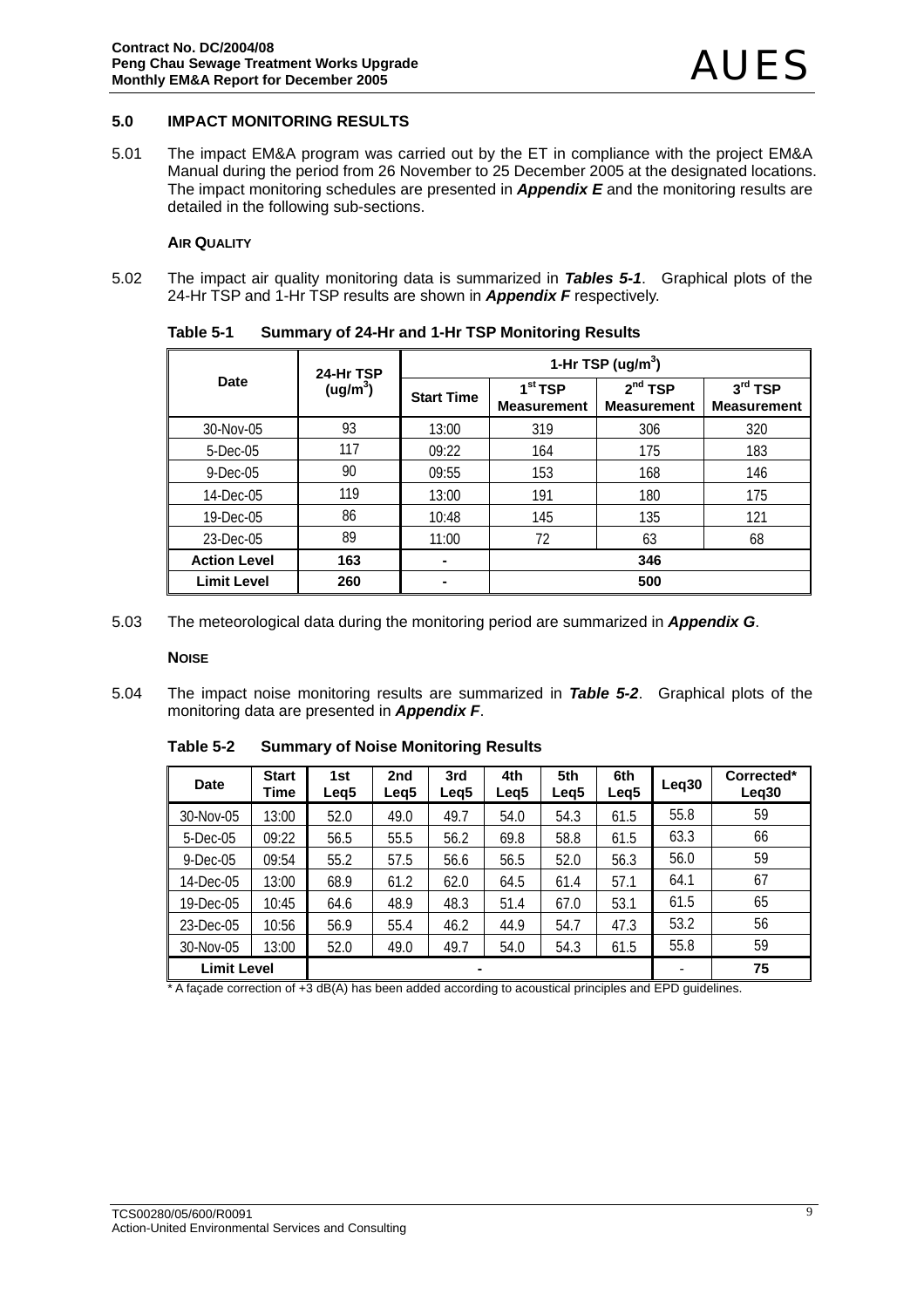#### **MARINE WATER QUALITY**

5.05 The impact water monitoring results are presented in *Appendix H* and the graphical plots of is presented in *Appendix I*. *Table 5-3* presents the total number of exceedance for dissolved oxygen, turbidity, suspended solids and TIN at each sensitive receiver for the month.

| <b>Station</b> | <b>Exceedance</b> | DO         |              | <b>Turbidity</b> |              | SS         |              | NH <sub>3</sub> |              | <b>TIN</b> |              |
|----------------|-------------------|------------|--------------|------------------|--------------|------------|--------------|-----------------|--------------|------------|--------------|
|                | Level             | <b>Ebb</b> | <b>Flood</b> | <b>Ebb</b>       | <b>Flood</b> | <b>Ebb</b> | <b>Flood</b> | <b>Ebb</b>      | <b>Flood</b> | <b>Ebb</b> | <b>Flood</b> |
| W 1            | Action            | 0          | 0            | 0                | 0            | 0          |              | 0               | 0            | 0          |              |
|                | Limit             | 0          | 0            | 0                | 0            | 0          | 0            | 0               | 0            | 0          | 0            |
| W <sub>2</sub> | Action            | 0          | 0            | 0                |              | 0          |              | 0               | 0            | 0          |              |
|                | Limit             | 0          | 0            | 0                | 0            | 0          | 0            | 0               | 0            | 0          | 0            |
| Total          | <b>Action</b>     | 0          | 0            | 0                | 0            | 0          | 0            | 0               | 0            | 0          | 0            |
|                | Limit             | 0          | 0            | 0                | 0            | 0          |              | 0               | 0            | 0          |              |

**Table 5-3 Summary of Exceedances for Marine Water Quality** 

\* Exceedances are in bold.

### **6.0 WASTE MANAGEMENT**

A joint site audit with IEC was performed on 23 December 2005 in this reporting month. The results and findings for the audit are presented below.

#### **Records of Waste Quantities**

All types of waste arising from the construction work are classified into the following:

- Excavated material;
- Construction & demolition (C&D) material;
- Chemical waste; and
- General refuse.

The quantities of waste for disposal in this reporting month are summarized in *Tables 6-1* and *6-2.* Whenever possible, materials were reused on-site as far as practicable.

**Table 6-1 Summary of Quantities of Waste for Disposal** 

| <b>Type of Waste</b>                                          | Quantity    | <b>Disposal Location</b>    |
|---------------------------------------------------------------|-------------|-----------------------------|
| Excavated Material (Spent lube oil) (Liters)                  |             | N/A                         |
| Empty Site Vehicle Batteries (Nos.)                           |             | N/A                         |
| Excavated material (Uncontaminated) $(m3)$                    | 153.52 $m3$ | Peng Chau Transfer Facility |
| Broken Rock (m <sup>3</sup> )                                 | 13.76 $m3$  | Peng Chau Transfer Facility |
| Construction & Demolition Material (Inert) (tons)             | $1.13$ tons | Peng Chau Transfer Facility |
| <b>Construction &amp; Demolition Material (Non-Inert)</b>     |             | N/A                         |
| Asbestos C&D Materials (m <sup>3</sup> )                      |             | N/A                         |
| <b>Chemical Waste (Liters)</b>                                |             | N/A                         |
| Wastewater Collected for Off-site Treatment (m <sup>3</sup> ) |             | N/A                         |
| General Refuse (tons)                                         |             | Peng Chau Transfer Facility |
| Dredged Materials (m <sup>3</sup> )                           |             | N/A                         |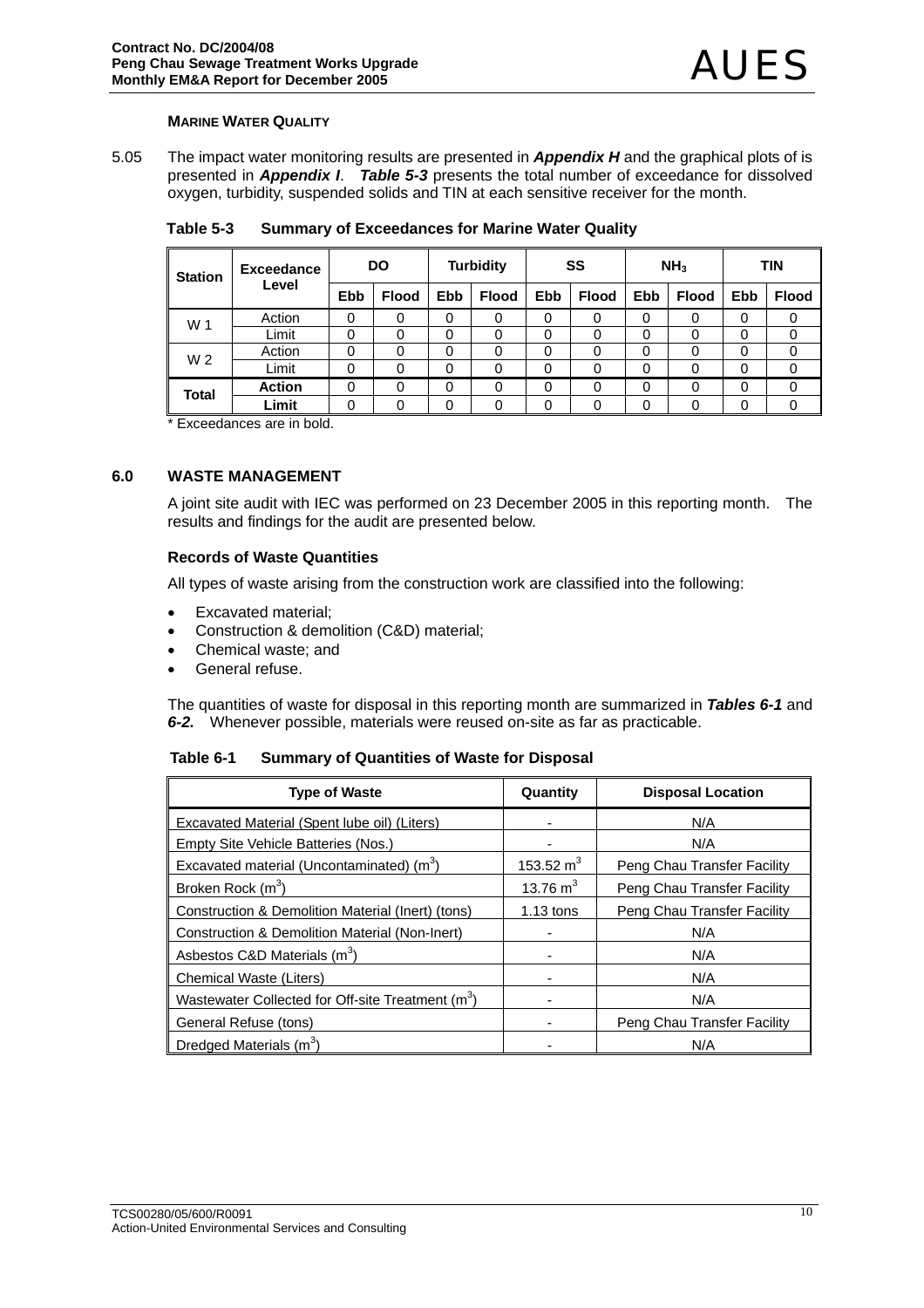### **Table 6-2 Summary of Quantities of Recycling Materials**

| <b>Type of Waste</b>  | Quantity | <b>Disposal Location</b> |
|-----------------------|----------|--------------------------|
| Recycled Metal (kg)   |          | NA                       |
| Recycled Paper (kg)   |          | NA                       |
| Recycled Plastic (kg) |          | NA                       |

### **7.0 SITE INSPECTION**

Representatives of the Engineer and the Contractor carried out joint site inspection every week to evaluate the site environmental performance. A monthly audit with RE, Contractor, IEC and ET Leader was carried out on 23 December 2005. No non-compliance was noted and some observations were made on general site housekeeping.

The following presents the observations and recommendations made during the audit:

- The Contractor should place all chemical containers into drip trays.
- The Contractor was reminded to provide impervious sheeting or spraying for the soil / rock stockpiles.
- No wastewater discharge was observed.
- As advised by NAJV, no truck would go outside the site boundary and the trucks would be well washed before leaving the site.

### **8.0 ENVIRONMENTAL COMPLAINT AND NON-COMPLIANCE**

### **8.1 Environmental Complaint and Prosecution**

No environmental complaint was received in this reporting month. A statistical summary table of any complaint details is presented in *Table 8-1*.

No prosecution and summon was received in this reporting month.

| <b>Reporting Month</b> | <b>Complaint Statistics</b> |                   |                         |  |  |  |
|------------------------|-----------------------------|-------------------|-------------------------|--|--|--|
|                        | <b>Frequency</b>            | <b>Cumulative</b> | <b>Complaint Nature</b> |  |  |  |
| August 2005            |                             |                   | ΝA                      |  |  |  |
| September 2005         |                             |                   | ΝA                      |  |  |  |
| October 2005           |                             |                   | ΝA                      |  |  |  |
| November 2005          |                             |                   | ΝA                      |  |  |  |
| December 2005          |                             |                   | ΝA                      |  |  |  |

**Table 8-1 Statistical Summary of Environmental Complaints**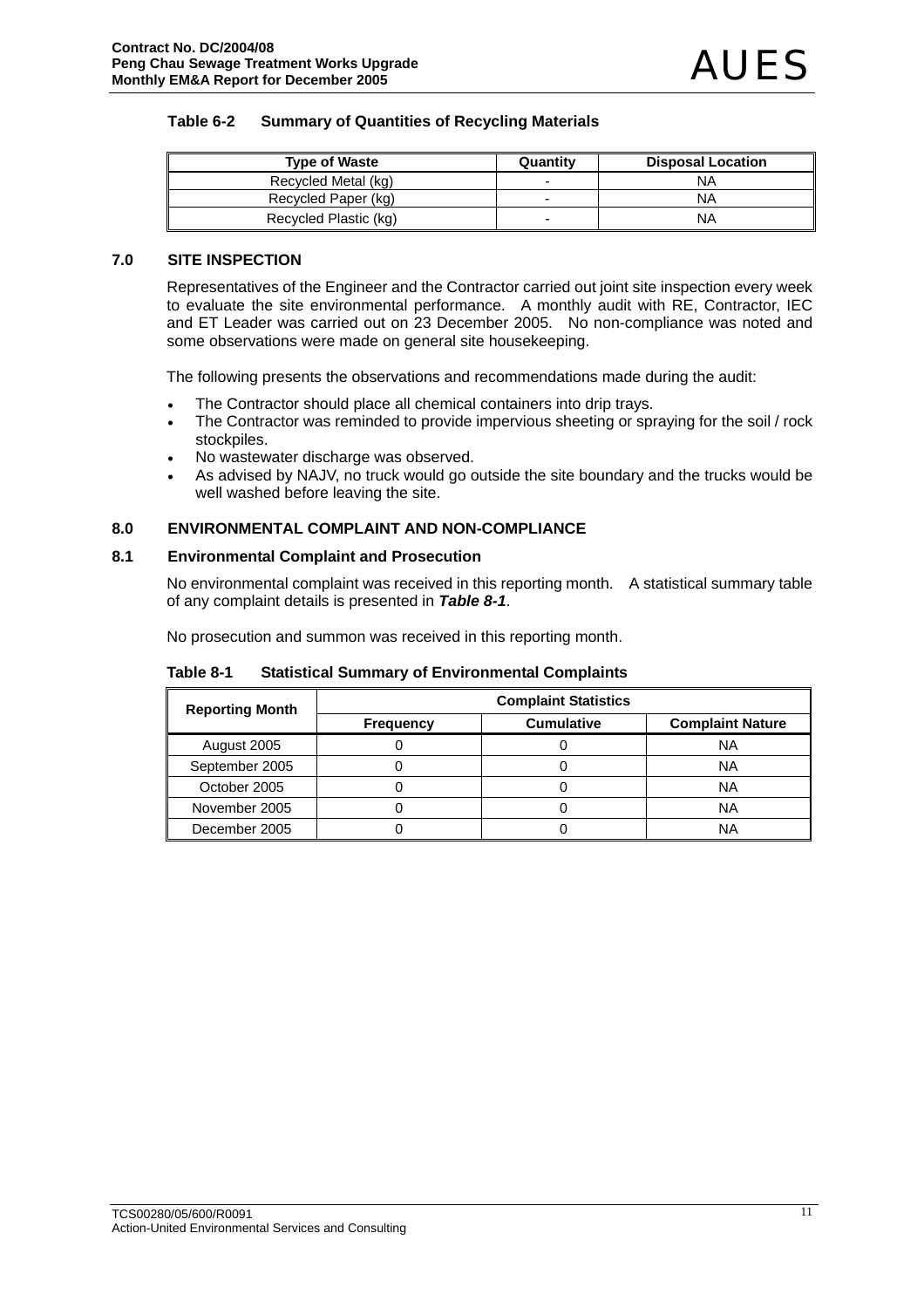### **9.0 IMPLEMENTATION STATUS OF MITIGATION MEASURES**

NAJV has been implementing the required environmental mitigation measures according to the project Mitigation Implementation Schedule. The implementation schedule with mitigation measures is presented in the First Impact EM&A report.

A summary of environmental mitigation measures implemented by NAJV in this reporting month is presented as follows;

Water Quality

- Drainage channels are provided to convey run-off into appropriate treatment facilities;
- Drainage systems are regularly and adequately maintained.

#### Landscaping

- Tree protection measures are provided to existing trees;
- No tree is unnecessarily lopped or felled.

#### Air Quality

- Vehicles are cleaned of mud and debris before leaving the site;
- Site vehicles are limited to within 15 km/hr;
- Public roads around the site entrance/exit have been kept clean and free from dust;
- No dark/black smoke emissions from site vehicles and generators.

#### Noise

- Works and equipment are located to minimise noise nuisance from the nearest sensitive receiver;
- Idle equipment is either turned off or throttled down:
- Powered Mechanical Equipment are covered or shielded by appropriate acoustic materials.

#### Waste and Chemical Management

- Waste is properly segregated into appropriate containers/areas;
- A chemical storage area is provided on site;
- Excavated materials were reused where practicable.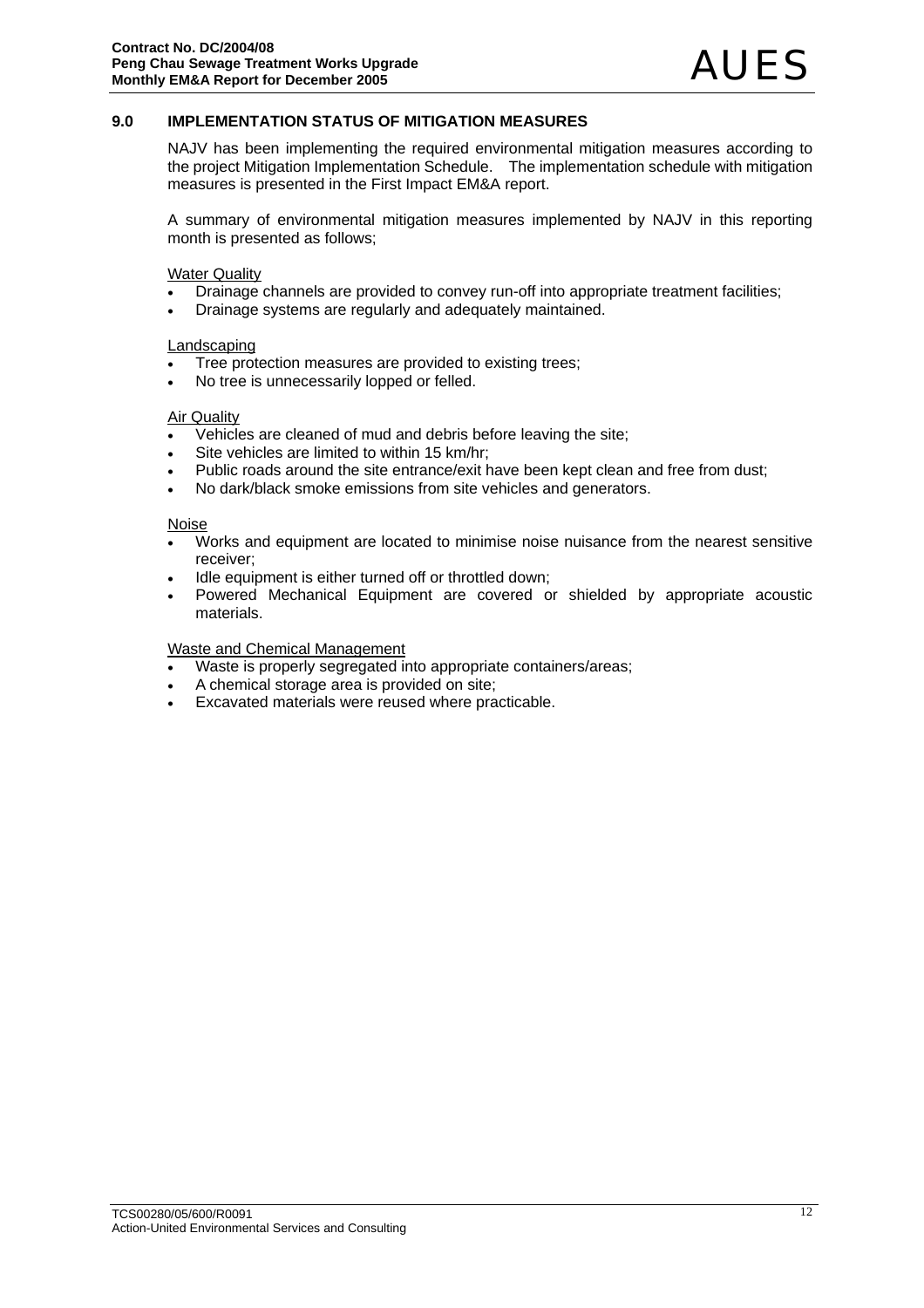### **10.0 IMPACT FORECAST**

### **10.1 Key Issues for the Coming Month**

Key issues to be considered in the coming month include:

- Implementation of dust suppression measures at all times;
- Potential marine water quality impact due to construction works near the seafront;
- Disposal of empty engine oil containers within site area;
- Ensure dust suppression measures are implemented properly;
- Sediment catch-pits and silt removal facilities should be regularly maintained;
- Management of chemical wastes;
- Follow-up of improvement on general waste management issues; and
- Implementation of construction noise preventative control measures.

A 3-month rolling program is presented in *Appendix J*.